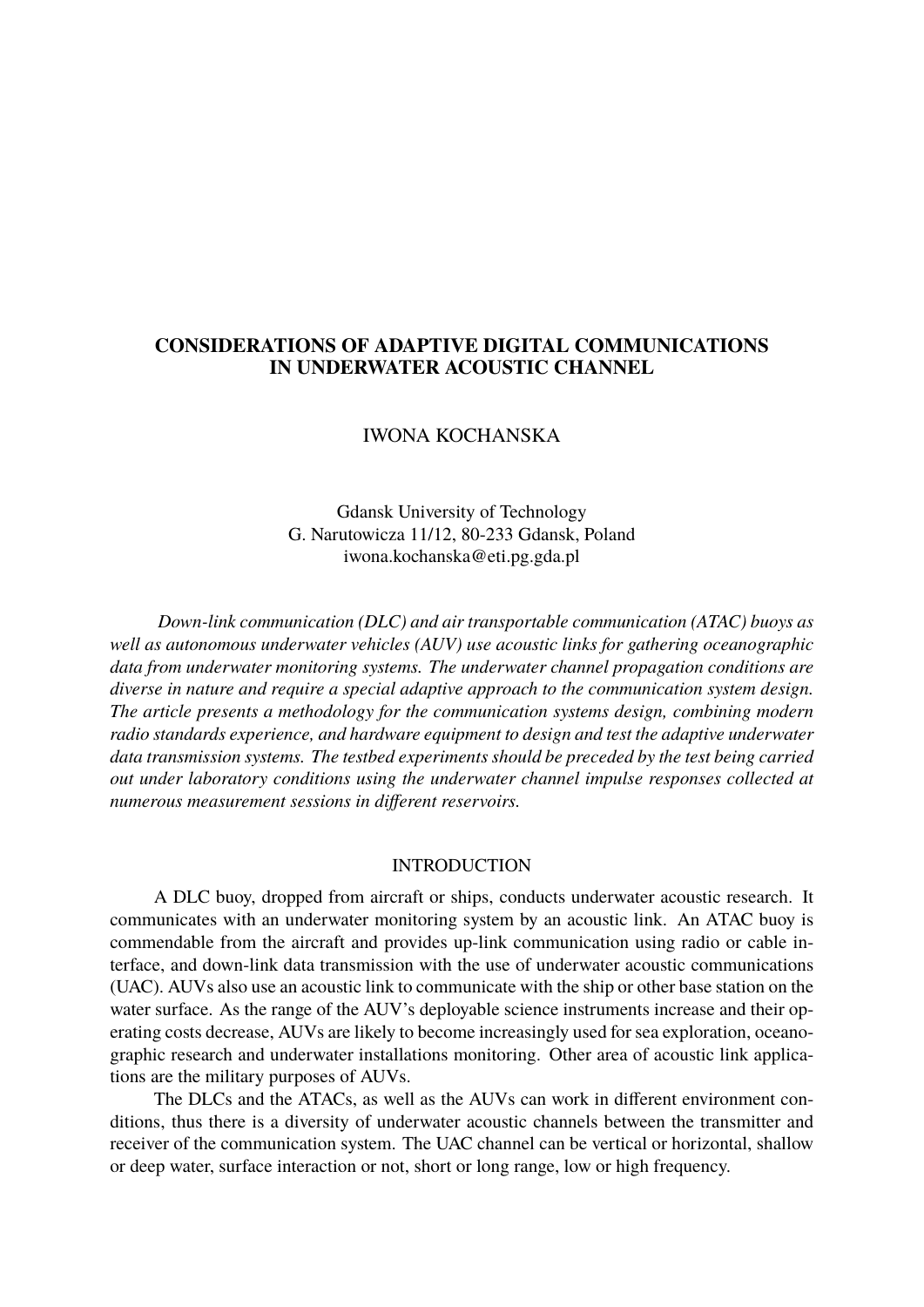Depending on the channel geometry, there is a problem of reflection and refraction, which leads to the time dispersion of the transmitted signal. The Doppler effect, related to the movement of the AUV, results in a time-domain scaling of naturally broadband communication signal. Moreover, the UAC channel transmission properties are strongly conditioned by the specificity of its geographic location, which can change in time. The variability of transmission properties is diverse in nature. Depending on the phenomena under consideration, we have to deal with a scale of several months (seasons), several days and hours (tides, time of day), minutes (internal waves), a few seconds (surface waves) and the order of milliseconds (reflections, scattering).

Depending on the communications system scenario, there are different requirements for speed and reliability of transmission in the acoustic link. It may be slow but reliable transmission of the AUV's control signals, faster and still reliable measurement data transmission from an underwater monitoring system or as fast as possible video transmission from underwater cameras. Thus, there is no typical UAC problem. The physical layer of the data transmission should be as flexible as possible.

The unexpected successes of formerly unreliable radio communications, limited to government services, and nowadays common and universal, is a challenge and inspiration for the designers and users of underwater communications. Modern radio communication standards are based on adaptive modulation and coding technique (AMC). The UAC channels show some resemblance to radio channels, accumulating, however, most of the adverse properties. The conception of adaptive underwater communication should extend the flexibility of solutions used in modern radio standards.

The design methodology of adaptive acoustic links working in any propagation conditions should take advantage of the experience of modern radio standards. The research in radio communications is mostly based on simulations using established propagation models. The adaptive UAC testbed experiments should be preceded by a test carried out under laboratory conditions using the underwater channel impulse responses collected at numerous measurement sessions in different reservoirs.

### 1. CONCEPTION - LINK ADAPTATION

The UAC system should be reconfigurable according to the the sonobuoy's or AUV's working scenario and the communication channel instantaneous propagation conditions. Thus, there is a need to develop and implement data transmission algorithms matching the UAC system physical layer parameters to dynamically varying channel conditions, in order to ensure the expected performance in any geographical conditions, in both the deep ocean channel and tough shallow inland water channels.

To achieve this goal, it is necessary to determine how to measure the transmission conditions of the channel. Next, the reconfigurable parameters of the communication protocol physical layer should be chosen. It is also necessary to determine which of these parameters should be set up for the duration of the task, and which should be matched every time the propagation conditions change significantly.

In wireless communications, the physical layer of the transmission protocol is matched to the radio link propagation conditions. The procedure is known as link adaptation (LA). Adaptive communication system improve the rate of transmission, and bit error rates, by exploiting the channel state information (CSI) that is present at the transmitter. An adaptive system uses both the long-term knowledge about the channel statistical characteristics (statistical CSI), and measured instantaneous system performance (instantaneous CSI).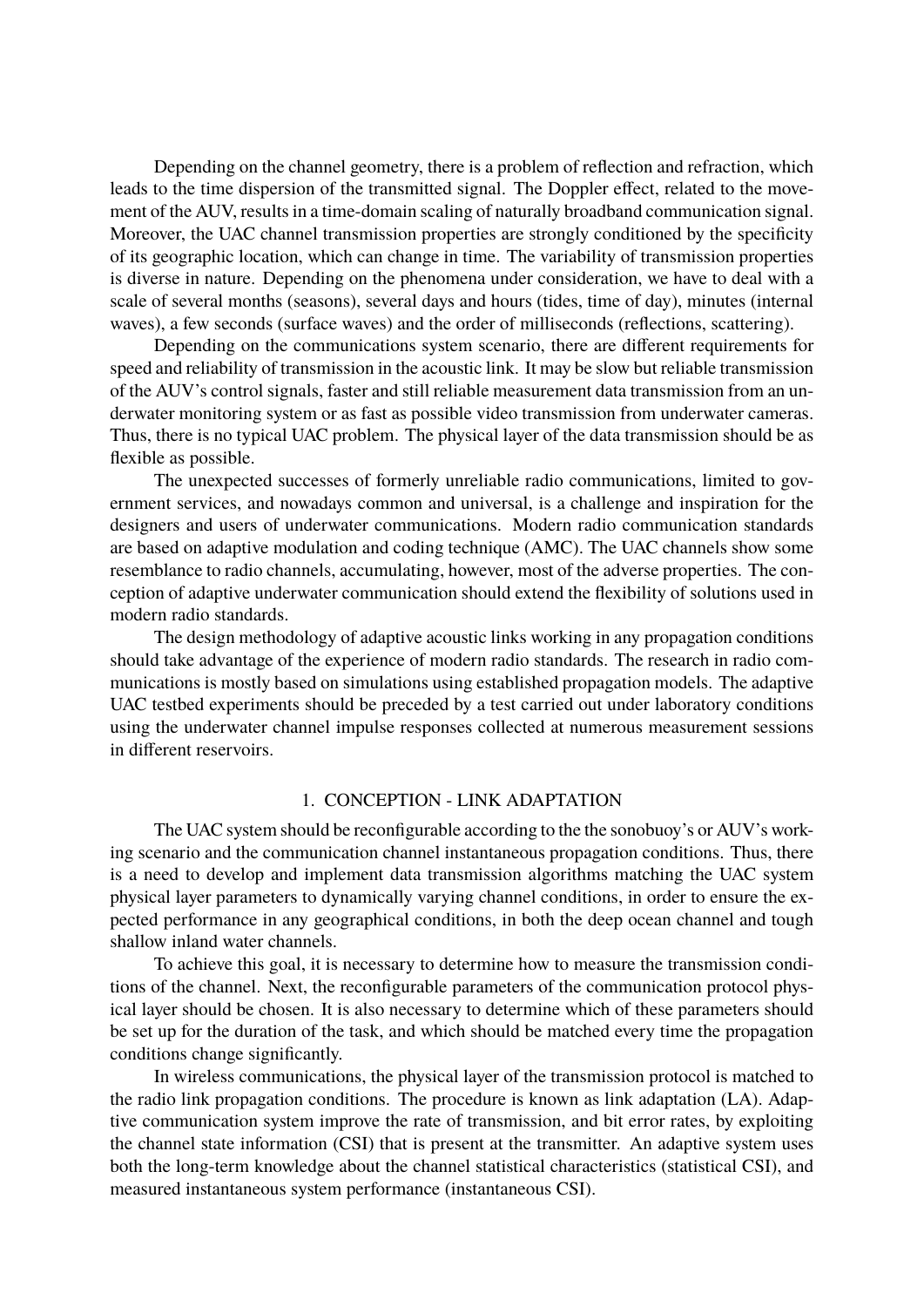The statistical CSI includes the type of fading distribution and the average channel gain. The fading distribution determines the mathematical model of the channel, and thus the channel conditions parameterization method. Wireless channels are described as a stochastic process with the Rayleigh distribution. Under this assumption the channel is fully characterized by the second-order statistics. Moreover, time-varying multipath propagation channels are assumed to be wide sense stationary (WSS) with uncorrelated scattering (US). The WSSUS assumption allows for simultaneous modeling of time dispersion leading to the frequency selectivity of the channel, and time variability resulting in frequency dispersion. The transmission parameters, such as the time-delay spread, Doppler spread, coherence time and coherence bandwidth can be defined based on the transmission characteristics. They determine the choice of physical layer parameters that minimizes the risk of time and frequency fading in the transmitted signal and thus allows the best possible protection against interference in difficult channels [1].

As in the case of radio channels, the UAC channel can also be described as a stochastic process with a Rayleigh distribution. Moreover, in some cases the WSSUS assumption can be used [2]. In the case of non-WSSUS channels, the regions of local coherence and stationarity in time and frequency domains, where the WSSUS assumption is satisfied, are searched for. As a result, the parametric description is being extended onto a broader class of communication channels.

The instantaneous CSI describes current channel conditions. It gives an opportunity to adapt the transmitted signal to the channel instantaneous propagation conditions and thereby optimize the received signal to achieve lower bit error rates. In a wireless system the instantaneous CSI is represented by the channel quality indicator (CQI). Typically, a high value CQI is indicative of a channel with high quality and vice versa. A CQI for a given channel can be computed by making use of a performance metric, such as a signal-to-noise ratio (SNR) or signal-to-interference plus noise ratio (SINR) [3].

| channel quality | <b>OFDM</b> subchanels | code rate                   |
|-----------------|------------------------|-----------------------------|
| index (CQI)     | signaling scheme       | $(code word length = 1024)$ |
|                 | <b>QPSK</b>            | 78                          |
| $\overline{2}$  | <b>QPSK</b>            | 120                         |
| 3               | <b>QPSK</b>            | 193                         |
| 4               | <b>QPSK</b>            | 308                         |
| 5               | <b>QPSK</b>            | 449                         |
| 6               | <b>QPSK</b>            | 602                         |
| 7               | 16QAM                  | 378                         |
| 8               | 16QAM                  | 490                         |
| 9               | 16QAM                  | 616                         |
| 10              | 64QAM                  | 466                         |
| 11              | 64QAM                  | 567                         |
| 12              | 64QAM                  | 666                         |
| 13              | 64QAM                  | 772                         |
| 14              | 64QAM                  | 873                         |
| 15              | 64QAM                  | 948                         |

Tab.1. Adaptive modulation and coding scheme (AMC) for LTE standard [3].

In the case of UAC systems the SNR or SINR as the instantaneous CSI, useful for the physical layer optimization, is not satisfactory. Other phenomena than noise are significant, with the Doppler effect at the top of the list. The instantaneous channel impulse response measurements are needed in order to determine the current values of parameters such as delay spread, Doppler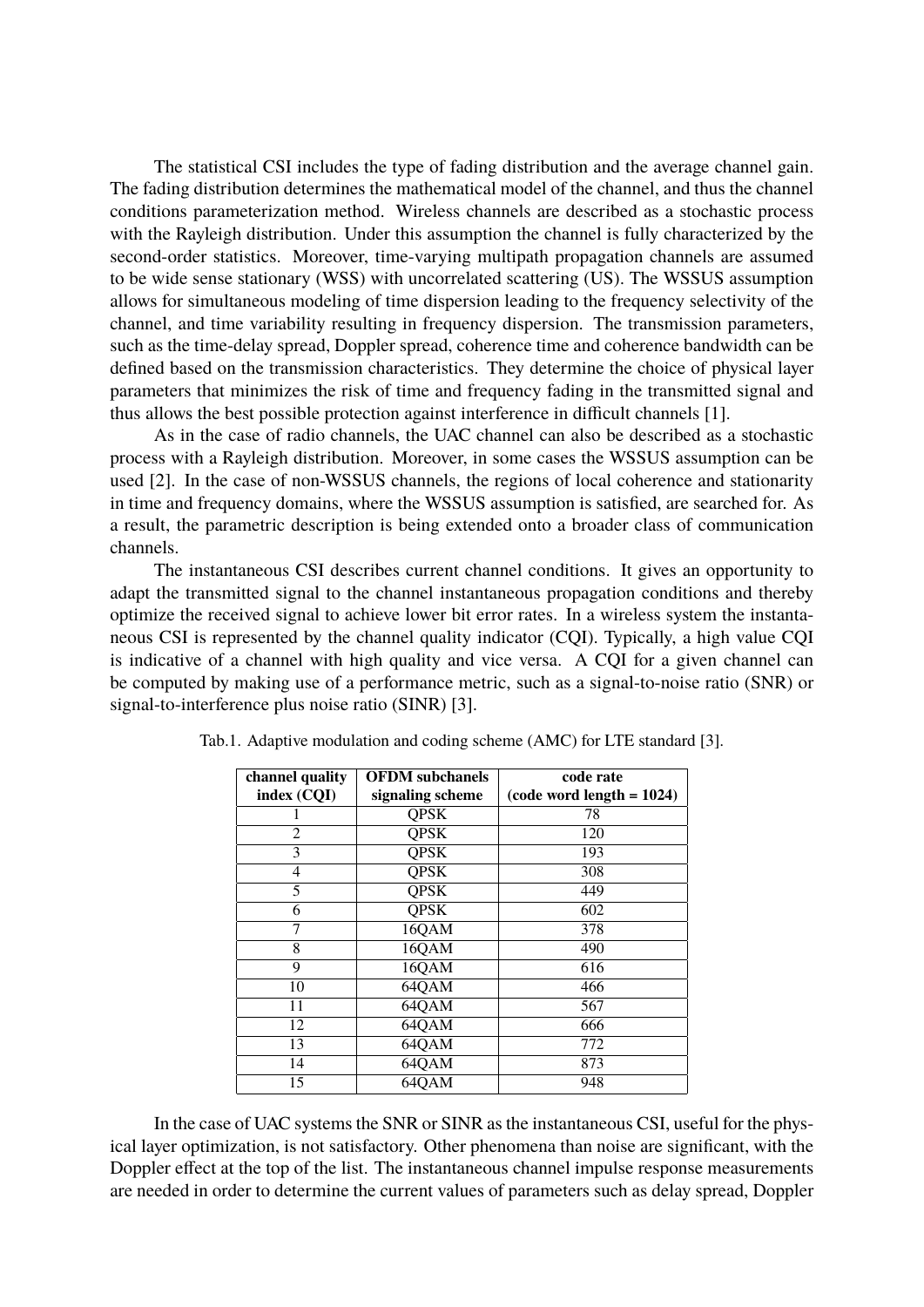spread, coherence bandwidth and coherence time. These parameters, being a part of the statistical CSI in the case of radio systems, should be measured during the UAC data transmission to adjust the physical layer parameters in response to the variation of the underwater channel conditions.

In modern radio systems the knowledge of the channel statistics determines the OFDM technique being applied to the signals transmitted through the time-varying multipath channels. The physical layer parameters such as the subcarrier spacing or symbol duration eare selected on the basis of standard propagation models. Moreover, complex channel coding techniques are implemented, such as turbo coding and low-density parity-check codes (LDPC). The instantaneous CSI, represented by the CQI, determines the digital modulation signaling scheme in OFDM subchannels and the channel coding redundancy [3]. Table 1 shows these relationships for the LTE standard.



Fig. 1. Adaptive modulation and coding (AMC) for underwater communication system.

In contrast to modern radio standards, which aim to realize high-speed data with the assumed bit error rate (BER), the requirements imposed on the communication UAC are diverse, thus different modulation and coding techniques should be chosen. When a high-rate video transmission is the priority, the OFDM technique should be implemented, similarly as in the case of radio systems. In the case of high-rate and reliable measurement data transmission the OFDM technique combined with the channel coding and interleaving, matched to the error statistic, should be applied. Finally, when the reliability of the control signals transmission is the priority, the direct spread spectrum technique (DSSS) combined with the channel coding and interleaving should be implemented. The possibility of the use of complex coding techniques such as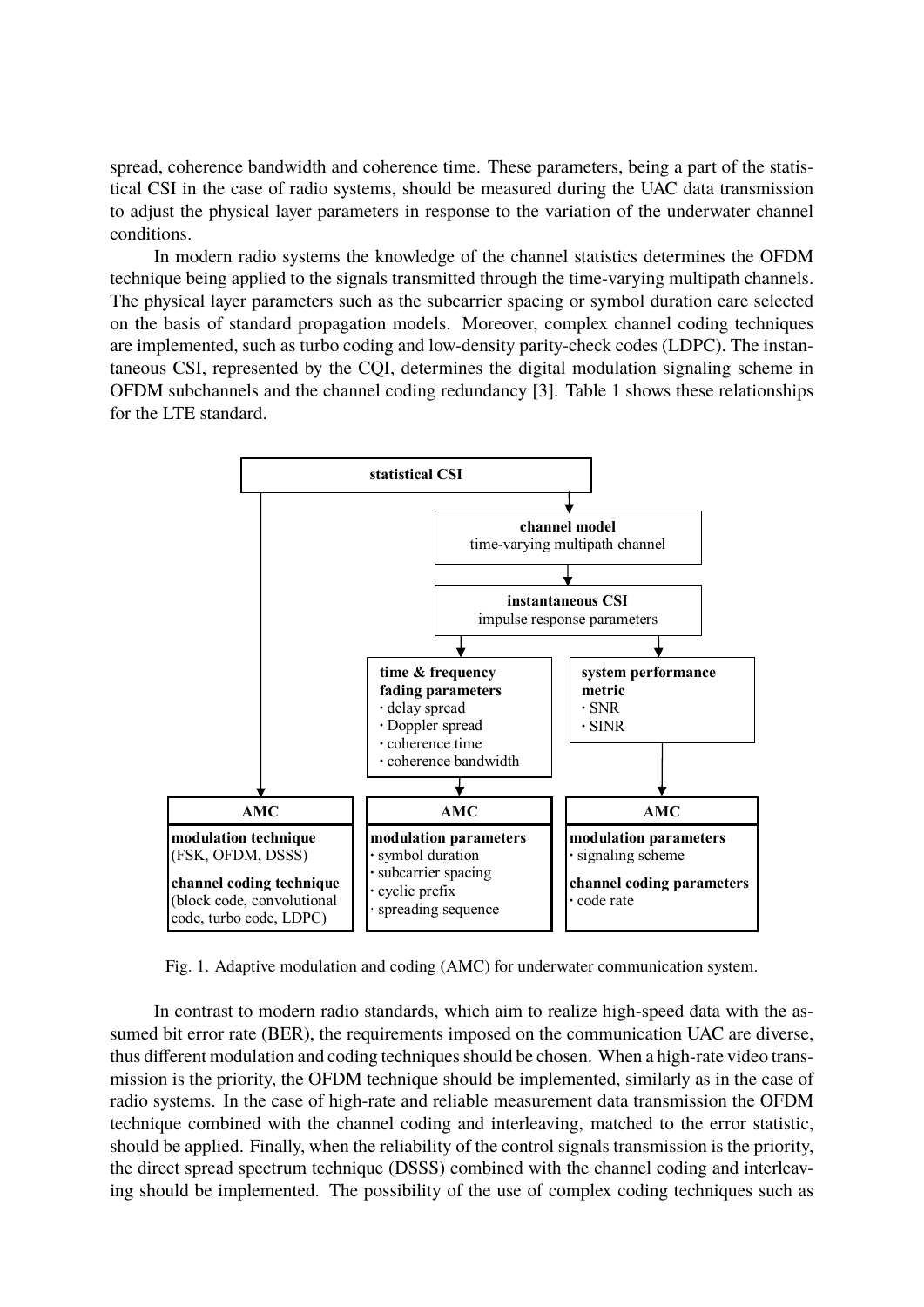turbo coding or LDPC should be considered as a trade-off between system error performance and the computational complexity introducing a time delay in signal processing path both in the transmitter and the receiver of the UAC system.

The detailed physical layer parameters such as OFDM subcarrier spacing, symbol duration, cyclic prefix duration or the DSSS spreading sequence length should be chosen based on the instantaneous CSI measurement. On the other hand the OFDM subcarriers signaling scheme or the code rate may be matched to the one of the system performance metrics (SNR, SINR), as in the case of modern radio standards. Figure 1 shows the proposed procedure for matching the modulation and coding parameters to the channel state information for UAC system.

The underwater channel impulse response measurements should be conducted as often as necessary, with a sufficient time resolution. In order to estimate the channel characteristics, the channel needs to be sounded with a broadband excitation signal, the autocorrelation function of which should be as similar to the Dirac delta impulse as possible. Moreover, the signal should be immune to various kinds of noise and the deconvolution technique used in the estimation has to maximize the SNR of measured channel impulse responses. These requirements determine the choice of MLS signals [2].

### 2. DESIGNING

The concept of an adaptive system, inspired by modern radio communication standards, requires the development of metrics equivalent to the radio channel quality index. The basis for its development could be the parameterized description of the channel impulse response, taking into account the delay spread, Doppler spread, coherence time and coherence bandwidth. The system quality performance metric, such as SNR and SINR could be the additional CQI, determining the details of the data transmission physical layer. Figure 2 shows a schematic diagram of the physical layer of adaptive digital communication system being an extension of a classical system [1].

In [2] the impulse response measurements and communications tests are described, conducted with the use of a laboratory model of an OFDM data transmission system in both static and moving configurations of a receiver, first, in a reverberant air-acoustic channel and, second, in a shallow lake. The tests have shown that there is a relationship between the WSSUS parameters of the underwater channel and the OFDM subcarrier spacing efficiency. Moreover, the simulations conducted with the use of data measured in a shallow lake have shown that in a particularly tough channel the channel coding with sufficient redundancy allows for any, even very slow, communications.

The transmission signal bandwidth and synchronization technique should be invariant parameters of the physical layer of the transmission protocol. The synchronization technique should be immune to strong multipath propagation and Doppler effect. In [2] promising results were obtained using the maximum length sequences.

The majority of underwater acoustic channels are characterized by a poor quality physical link, caused by time-varying multipath propagation and motion-induced Doppler distortion. The bit error rate (BER) of an acoustic link can vary with time as the propagation conditions change. The UAC in such channels requires a well-designed data link layer of the transmission protocol. The handshake procedure should include the instantaneous CSI measurement, the range testing and the physical layer parameters negotiation. A proposal for a handshake procedure for adaptive OFDM system is presented in [4]. On the other hand in case of military AUVs data link layer of transmission protocol should be consistent with STANAG 7085 standard.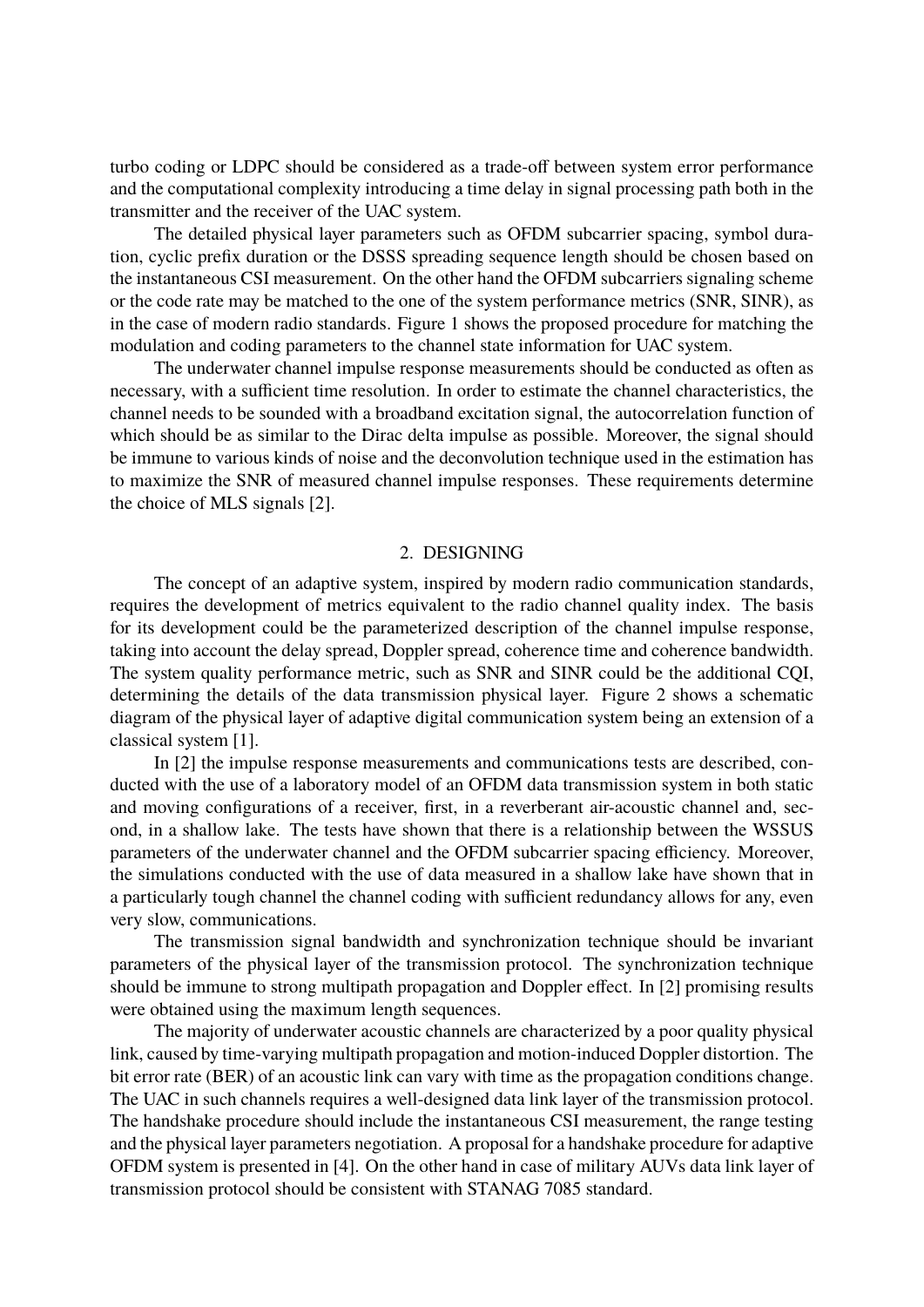

Fig. 2. Schematic diagram of physical layer of adaptive digital communication system.

Another problem to be solved is beyond the conception of the handshake repeating rate. It should take place every time the DLC, ATAC or AUV working scenario is being modified, but also when the underwater channel propagation conditions significantly change. A significant change of the UAC channel properties can be identified on the basis of the system performance metric, i.e. bit error rate (BER).

In poor quality physical links an automatic repeat request (ARQ) procedure should be implemented, to enable erroneously received data packets to be retransmitted. In modern radio systems the hybrid ARQ (HARQ) technique is used. Seaweb acoustic communication and navigation networks implement the selective ARQ [5].

There are existing commercial off-the-shelf (COTS) underwater modems, ready to be installed in underwater communication systems. The devices are supplied by manufacturers such as: Linkquest, EvoLogics and DSPComm. However, none of the manufacturers offer an adaptive solution. Thus, the self-construction of the modem may be inevitable for adaptive UAC systems designers. Reconfigurable systems (e.g.FPGAs) are a class of computing architectures that allow tradeoffs between flexibility and performance. They provide the performance needed to process complex digital signal processing applications and especially provide increased performance benefits for highly parallel algorithms. Furthermore, they are programmable, allowing the same device to be used to implement a variety of different communication protocols. In [6] a FSK underwater modem is described. All the digital signal processing and control required for the modem was implemented with the FPGA. The low cost of the hardware, compared with commercial modems, is underlined as the main advantage of such a solution.

Also modular solutions for wireless systems can be used in the UAC system hardware design stage. On the market there are COTS components implementing the OFDM and channel coding techniques [7] for wireless communication systems. Some of them could be used in a UAC transmitter and receiver, as computationally efficient, ready-made solutions. The imple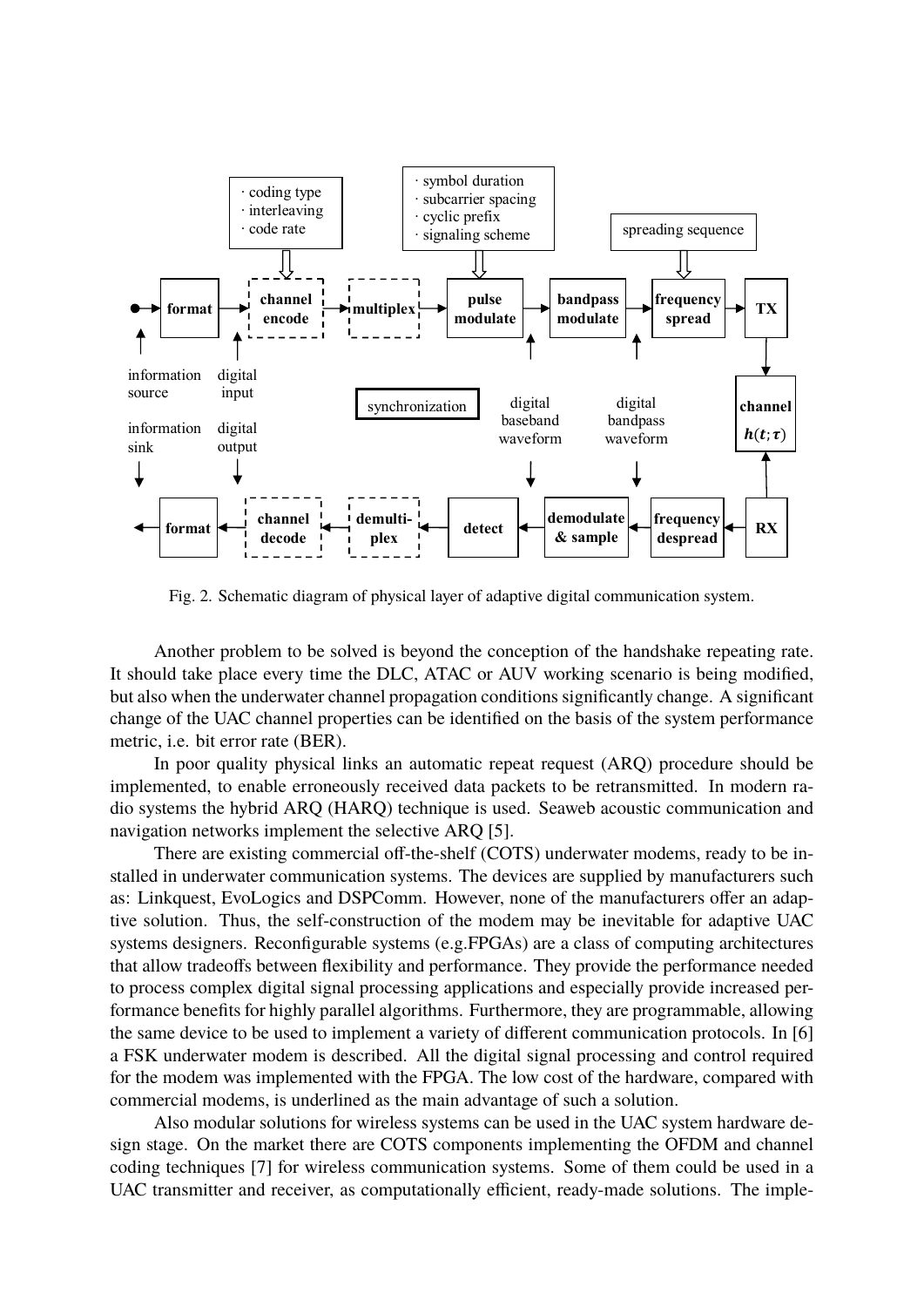mentation of selected techniques, using these specialized arrangements, should take place after a series of tests that verify the accuracy of the physical and data link layers concept of the UAC system transmission protocol.

### 3. VERIFICATION AND TESTING

The adaptive UAC system elements concept and design verification should be conducted in several stages (figure 3).



Fig. 3. Verification stages of the adaptive UAC system elements concept and design.

The first stage is the software simulation of the UAC channel and the elements of an adaptive system transceiver and receiver. The development and verification of signal processing algorithms requires a realistic and flexible simulation environment. While the research in radio communications is mostly based on simulations using established propagation models, the research in UAC is mostly based on sea trials: expensive, time-consuming, and weather dependent. The world studies include the research and construction of UAC channel simulators; however the results of measurements are not shared in a form suitable for data transmission physical layer designing [8]. The development of a statistical CSI description for different classes of underwater channels requires numerous impulse response measurements in different reservoirs and weather conditions. An impulse responses database may form the basis of the information system available to the scientific community to develop models of communication channels as well as to engineers for testing UAC systems in simulations based on real impulse responses.

The next step of the UAC system testing procedure should be testbed measurements with the use of a software simulator of the transmitter and the receiver signal processing functionality, allowing for initial testing of the transmission signals performance in a real environment. The A/C and C/A processing problems should be identified and resolved at this stage. Also, the data transmission synchronization algorithms should be verified, which is not possible in the software-only stage 1 of testing procedure. The transmitter and receiver simulators should be